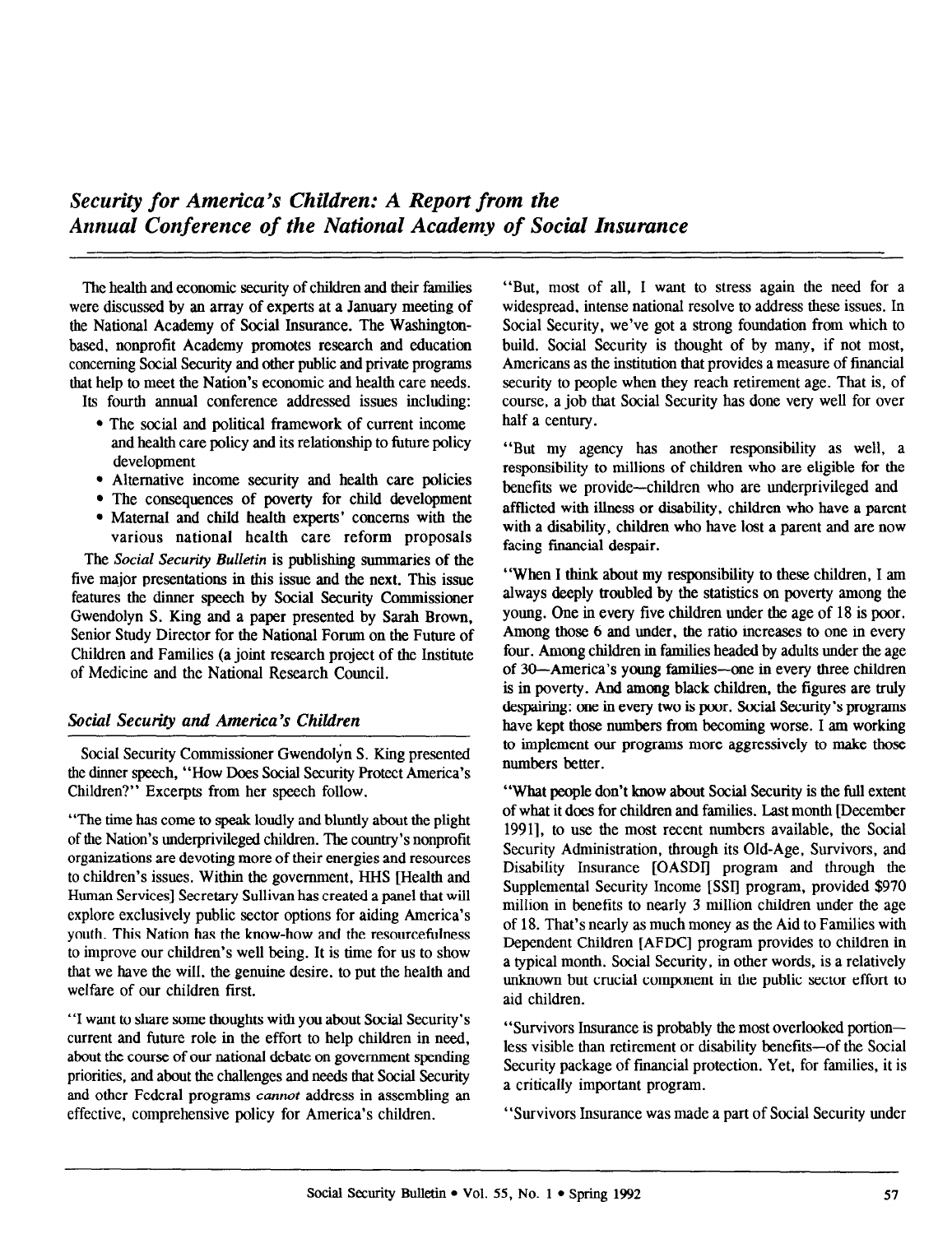the philosophy that the unexpected death of a family breadwinner should not be accompanied by financial tragedy as well.

"Of the 39 million people receiving OASDI benefits, nearly one in five is receiving survivors benefits. That includes almost 2 million children. The coverage of this program is extremely widespread. Bight now, 98 of every 100 children could get benefits if a working parent should pass away.

"A little-realized fact about the Survivors Insurance program is that it offers, for families and children, a greater value than most commercial life insurance policies. The protection offered to families through OASI survivors' protection is equivalent to a life insurance policy with a face value of \$85,000. And, because OASI benefits vary according to the changing structure of the family, the value of that protection also varies and could be as high as \$390,000 for young families with two or more children.

"The total survivors' protection offered to all children is currently estimated to be about \$7.6 trillion.

"While Survivors Insurance is the primary means by which children receive benefits under Social Security, it is not the only one. Last month, we delivered checks to 986,000 children under the age of 18 who have a disabled worker as a parent. A smaller category contains children who were born to older parents who are now retired. Nearly 236,000 children are receiving benefits under this provision.

"All in all—through the OASDI program—we have a very effective safety net that protects-to a great degree-America's children from the vulnerabilities that affect their parents, be it death, disability, or retirement.

"There is another mechanism by which we assist children-in this case, our neediest children. SSI provides benefits to people going through very difficult times in their lives-people who are aged, blind, or disabled and have little or no income or assets. Children who are from needy families and who have a disability can be eligible for SSI benefits.

"There's good and bad news here. SSI is a critically important program because it gives us a tool with which we can begin to address the special needs of these children. With the benefits SSI provides, children with disabilities who are poor can receive dollars that can be used for food, for clothing, toward better housing. More importantly, SSI benefits are a key that opens doors to much-needed health benefits. Eligibility for SSI leads to eligibility for other government programs. That's the good news.

"The bad news is that these children, these potential beneficiaries, are among the most difficult for us to find and help. Throughout the history of the program, the government has not been successful in delivering SSI benefits to all of the citizens out there who are potential beneficiaries. That is particularly true with potentially eligible children, who are paracularly true with potentially engine emitteen, who are uniformation about the SSI program.

report of the U.S. Conference of Mayors, families with children make up 34 percent of the urban homeless. Many of the Nation's children who could be benefiting from SSI dollars-either through their own benefits or benefits for which a parent may be eligible-have no fixed address and, thus, are very difficult to locate and assist.

"Let me make my feelings and my policy on this matter very clear. We have a responsibility to every one of these children who are eligible for benefits, whether they have an address or not. I will never accept an America in which children needing help from their government, eligible for help from their government, grow up in despair and receive no helping hand. That is not the America I know.

"Outreach is a major priority for the Social Security Administration. By developing more aggressive public infotmation programs, by sending our employees into the shelters and the soup kitchens, by building coalitions with interest groups and community organizations for the single purpose of helping needy children, we are making progress.

"Our coalition-building is paying benefits. Two years ago, in December of 1989, just over 296,000 children who were blind or who had a disability were receiving Federal benefits. Today, nearly 439.000 children are receiving those benefits. That's a 48-percent increase in just 24 months. Some of that increase, admittedly, is due to the fact that we are getting the word out and we are finding the people, the children, who need our help.

"Today, we are experiencing unprecedented growth in our SSI disability program for children. It is our fastest growing category within our SSI caseload, both in terms of number of claims filed and in claims allowed.

"And we look for those numbers to continue to increase because of two noteworthy developments. First, we have recently added special childhood disability guidelines for children with HIV infection, children with AIDS. These new guidelines recognize the fact that younger children with HIV infection can differ from adults, or even older children, in the method of infection and in the course of the disease.

"We are cognizant of the fact that some children may not appear to have the exact conditions specified in the written guidelines. But they may have other signs and symptoms indicative of HIV infection which affect their ability to grow, develop, or engage in activities similar to children of the same age. We have established a policy that is both flexible and compassionate, enabling us to provide aid to children afflicted with this tragic disease.

"The other ongoing development involves the largest class action initiative the Social Security Administration has ever implemented. It involves a massive effort to locate children who were denied benefits from 1980 to 1991 and who, under revised were defined beherits from 1960 to 1991 and who, under revised  $\frac{1}{2}$  and  $\frac{1}{2}$  control in  $\frac{1}{2}$ mormation about the SSI program.<br>
"Homelessness intensifies that problem. According to the 1990 "Last year, we sent notices to more than 450,000 children who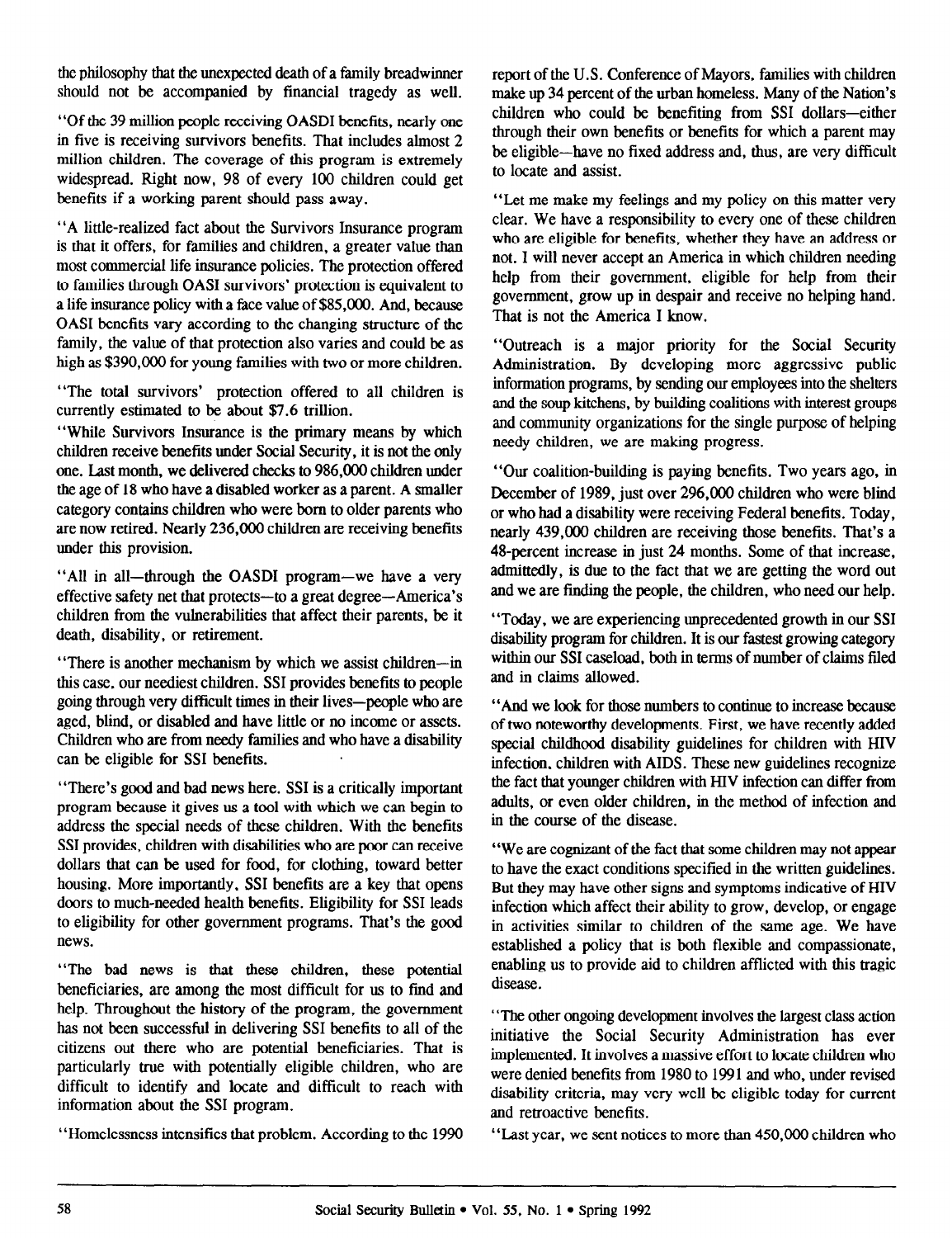were denied benefits under the old regulation, offering them the opportunity to bring their cases back to SSA for re-examination and a new determination. So far, about 200,000 children and families have responded and we are processing their new claims. I expect to have a complete review of the class members completed by the end of the year and my goal has always been to make certain that these children wait no longer to get benefits that they should have already been receiving. I want to get them the assistance they need as quickly as possible, and we are working very hard to do just that.

"Through our OASDI program, through SSI. we are delivering critical financial benefits to nearly 3 million children who might otherwise be living lives without any hope. And we will continue our outreach efforts to find more children in this country who are eligible for assistance but are not, as yet, receiving it.

"The question remains then, where do we go from here? What do we, as policymakers and as policy analysts and scholars, do from this day forward, to help America's children? What can I-as Social Security Commissioner, as a citizen concerned about our Nation's future-advocate in order to keep this national discussion moving in a productive, forward direction?

"I have a couple of lines of thought I want to share with you. The first concerns Social Security and other Federal benefit programs and the current national debate over government spending priorities.

"The Social Security program, as I've explained, is among the government's most important programs in providing financial protection and security to our Nation's children. It is, therefore, incumbent upon future presidents and congresses, upon those of you who have strong and influential voices in determining the future of Social Security, to work to maintain a program that is as effective and as secure as it is today.

"It is very trendy, in many policy discussion circles, to cast this discussion about the welfare of children in the terms of an intergenerational debate. Each of us has seen the figures quoted many times, the far greater amount of public dollars spent on the elderly as opposed to the amount spent on children. One has to question, though, the relevancy of those statistics, given the different circumstances and challenges affecting the lives of children and the elderly. And one has to question the usage of that rhetoric if its real purpose is to undermine public support for vital programs like Social Security.

"It is an ugly thought, this idea of children and their grandparents at each other's throats for the same piece of the public pie. And it is a battle that is wholly undesirable and unnecessary.

"I subscribe instead to a passage penned by the author Pearl Buck. She wrote, 'I do not believe in a child world. I believe but, one wrote, the notice that the very first that the very first that the very first that the whole world world world world world with the very first that the very first that the very first that the very first that the is the child should be taught from the very first that the whole world, is his world, and that adult and child share one world, that all generations are needed.'

"Those who have tried to advocate a public policy in which one rhose who have tried to advocate a public policy in which one generation must suffer in order for another to be better protected<br>are not leading America in the right direction. We need to do

a better job of articulating a public policy for a stronger, healthier America. We need to look at all programs, all initiatives, our entire domestic policy as a whole and determine how our dollars can best be spent for the greatest good of those with the greatest needs.

"And that brings me to the second line of thought that I wanted to share with you. That is, we cannot afford to look at the needs of our Nation's children as needs that can be addressed solely through the dollars provided by Federal benefit programs. This conference is dedicated to "Security for America's Children," and I will submit that the challenge of achieving that security is too broad and too complex to be met with money alone.

"I found very striking a study that was published recently in Science magazine, a study performed by researchers from Stanford and from the National Bureau of Economic Research, that showed a decline in the well-being and performance of children over the last 3 years despite a rise in government spending on programs that benefit children.

"This study showed that between 1960 and 1988, student test scores have dropped, teen suicide rates have tripled, and teen homicide rates have tripled as well, a rate of increase that exceeds that of adults.

"Other statistics not included in that study tell the same story. Teenage birth rates, for example, have exploded. In 1988. over 20.000 teenagers gave birth to not their first, not their second, but their third child. Not only are those teenage mothers facing lives of great difficulty, but so, tragically, is an entire generation of infants and toddlers who wilI have little chance of escaping the cycle of poverty they have entered.

"We cannot repair the damage being done to our Nation's children through benefit programs alone.

"It is necessary for governments, for schools, for businesses, for communities, and for individuals who care to adjust to today's realities.

"Workplaces, for example, in this day of two-earner and singleparent households, need to recognize the importance of onsite childcare, of flexible hours, of work-at-home options in order to give their employees the ability to be both productive professionals and nurturing parents.

"We need to adopt more legislative mechanisms aimed toward the welfare of children, like the Child Support Act which will, among its other features, enable us to use Social Security  $\frac{1}{2}$  anong its other teatures, chaote us to use social security  $\frac{1}{2}$  and  $\frac{1}{2}$  children.

 $\sim$  schools, churches, communities, all of us need to work to work to work to work to work to work to work to  $\frac{1}{2}$  of  $\frac{1}{2}$  to  $\frac{1}{2}$  out to  $\frac{1}{2}$  are  $\frac{1}{2}$  are without  $\frac{1}{2}$  on  $\frac{1}{2}$ w this ways to reach out to christical that are without guidance, whole direction, and whole a compening reason to go to school, to study hard, to work to improve themselves and their<br>prospects in life.

"To lay out an entire agenda for what we could do together who hay out an entire agenda for what we could do together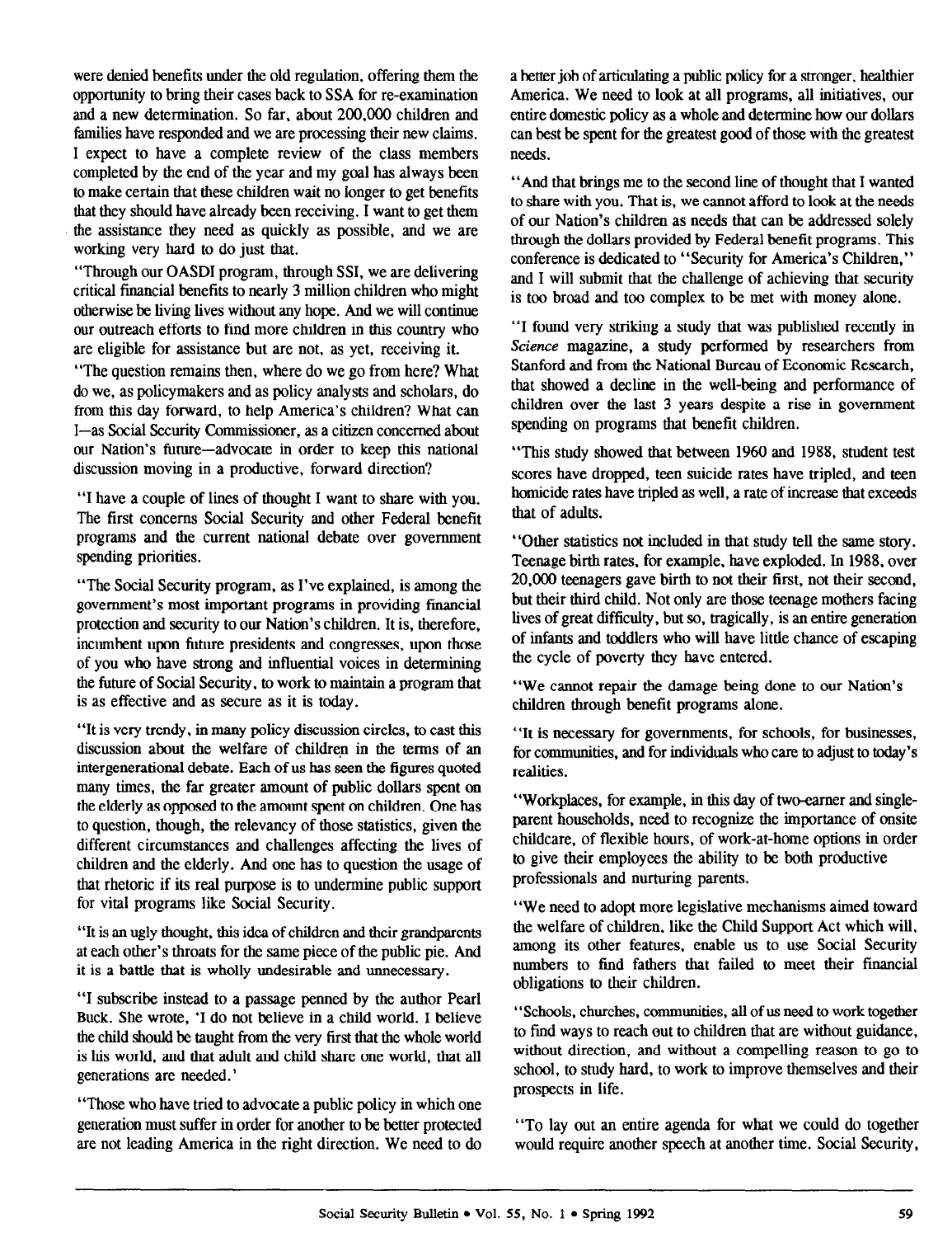"Improving the practice of family planning might well be one of the most useful strategies we could pursue for the improvement of maternal and child health over the long term. The Allan Guttmacher Institute has estimated that 54 percent of pregnancies in 1982 were not intended at the time of conception, and they believe that in more recent years, the percentage is higher. Further, unintended pregnancy is linked to late or no prenatal care, which in turn is associated with low birthweight and infant mortality.

"In 1982, 1.3 million pregnancies resulted in unwanted or mistimed births; 1.6 million pregnancies were terminated by induced abortion; and 400,000 unintended pregnancies were miscarried.

"Can there be any doubt that family planning in the United States is inadequate? How can it be that discussions of improving the health of mothers and children-and of health care reform generally-so often ignore this whole area?

"(3) We need greater support for providing health services in a wide variety of settings that are effective in caring for children and pregnant women, especially the medically underserved

"Several settings that are well suited to providing care to children and pregnant women are not routinely supported by private thirdparty payers, and grants to establish and maintain them are often inadequate and unreliable. For example, school-based health clinics serving adolescents, birthing centers, comprehensive community-based health centers, and home-based health care for certain diseases and conditions have proven both economical and effective, yet have limited support.

"Comprehensive community health centers (CHCs), migrant health centers (MHCs), maternal and child health services in local health departments, school-based clinics, and similar organizations can blend the various services needed by high-risk individuals into units understandable to both consumers and providers.

"(4) Closely related to the issues just covered, we need to increase the number and diversity of providers caring for children and pregnant women, particularly those who are poor, high-risk, or living in inner-city or isolated rural areas.

"This problem of "provider maldistribution" is exceedingly complicated, reflecting longstanding patterns of practice and payment. Although a single reform plan may not be able to solve this problem quickly and efficiently, it should nonetheless offer some constructive steps.

"One time-tested method of addressing the provider distribution problem is to fund special clinics in underserved areas, as just  $\mu$ described. Figure strategies have meritted were also the direction of direction  $\mu$  $\alpha$ placement of health care providers in medically underserved<br>areas through the National Health Service Corps and similar areas unough the readonal frequency corps and summarized proportion programs, (b) the use of mid-lever practitioners in appropriate settings; (c) solutions to the medical liability situation; (d) encouraging private providers to accept more patients whose care<br>is paid for by public funds; and (e) increased emphasis in graduate medical education for health professionals on primary and community-based care rather than on tertiary care.

"Of all these, my favorite is expanding the use of certified nursemidwives, obstetric and gynecologic nurse-practitioners, and similar mid-level personnel in the health care system.

"(5) Reforming the health care system requires that we assess and, where necessary, preserve the functions now being performed by existing government grant programs in maternal and child health that finance direct health services to children and pregnant women, as well as many planning, evaluation, and training tasks.

"Expanding the availability and affordability of health insurance intensifies the ongoing debate about the future role and structure of the public health system in providing personal health services, and it raises specific questions about the fate of many public health grant programs. Examples of such programs that are especially important to children and pregnant women include:

- Title V, the Maternal and Child Health Services Block **Grant**
- The Preventive Health Services Block Grant
- Childhood immunization grants to States
- Health services that are part of special education programs
- Pediatric emergency medical services
- $\bullet$  Title X family planning services
- Pediatric AIDS health care demonstration program
- Injury control grants
- <sup>l</sup>Grants for lead poisoning prevention and abatement
- Poison control activities

"Given the importance of these public health grant programs, their future role should be considered in reform proposals. Are they to be eliminated? Folded into the new public system? Retained as is? If the intent is to fund all, or most, personal health services through insurance, what is to be the fate of the functions that public health grant programs often encompass, such as planning, evaluation, and training?

"Dealing with these questions will be exceedingly difficult, not only because each has its own bureaucracy and constituency, but also because not all are under the jurisdiction of the same congressional committees.

"(6) Cost-management measures must accommodate the special needs of children and pregnant women.

"A popular cost-management approach at present that appears in many reform bills is managed care. Managed care arrangements often are designed to contain costs by negotiating arrangements onen are designed to comain costs by negonatin request free with provincity embring in the system, immung consumers' freedom of choice, and, in theory, improving the care of patients through increased access to private physicians (in the case of Medicaid) and increased monitoring of provider<br>behavior.

"Despite their growing popularity, managed care systems have bespite their growing popularity, managed care systems have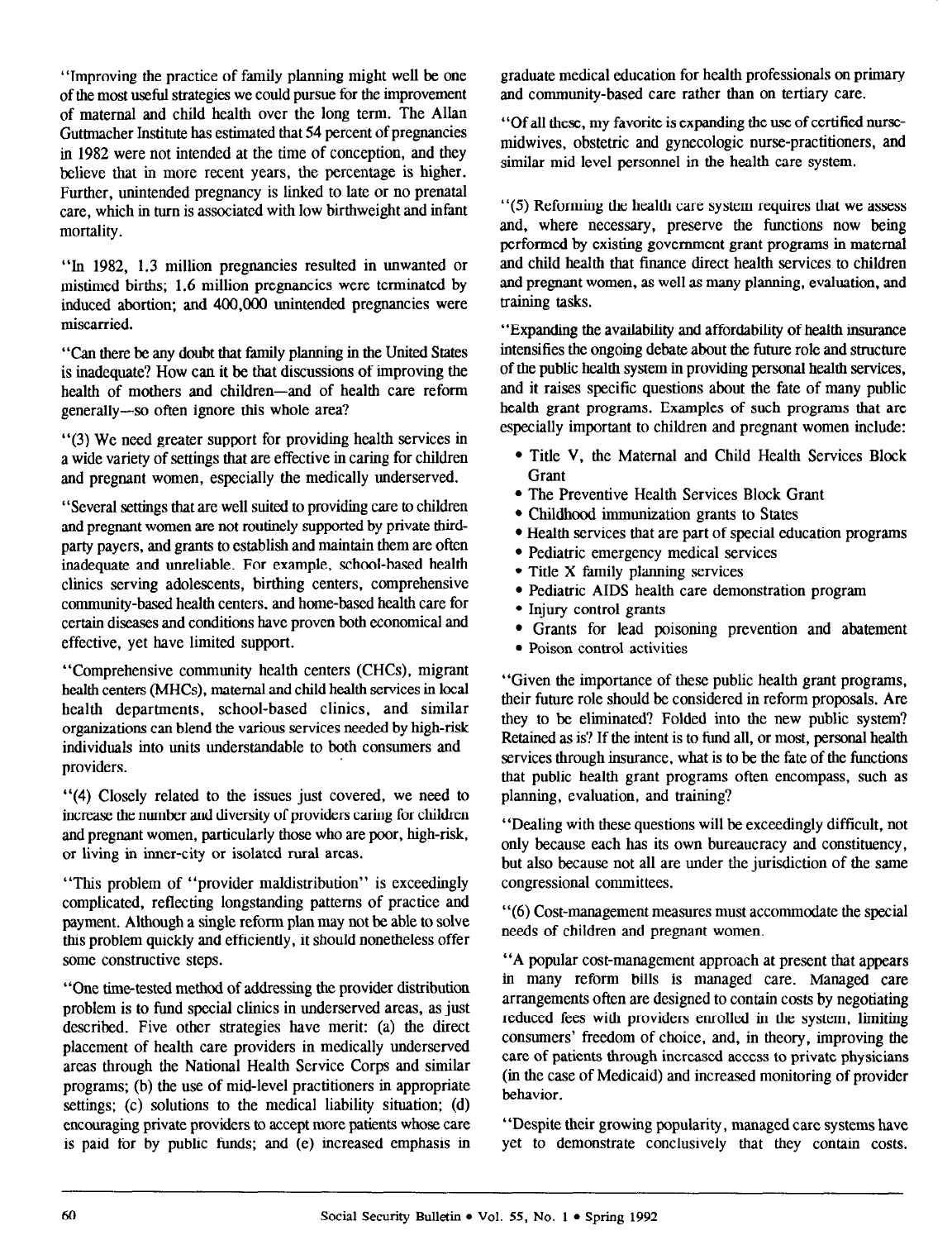by doing what it is doing very well, can only address one dimension of this issue: to bring better, more promising lives to our Nation's young people requires broader, multidimensional thinking.

"And I know that, wherever I am in the years ahead, whatever I am doing, this is something I can never walk away from. We need to strengthen the resolve within ourselves to keep this country's commitment to its children alive. This is my personal priority and it has been a great privilege to spend this time with all of you who have made it your priority as well."

## Children's Health Securiiy

Sarah S. Brown, Senior Study Director for the National Forum on the Future of Children and Families discussed her forthcoming paper entitled "Including Children and Pregnant Women in Health Care Reform.<sup>1"</sup>

Ms. Brown expressed concern that the health care system might be reformed within the next few legislative sessions in a way that fails to reflect the special needs of pregnant women and young children.

Specific worries she cited include:

- A "mismatch" between the primary and preventive care needed by pregnant mothers and children and the larger system's focus on insuring against risks.
- Growing competition for health care dollars, leading to a most unfortunate and unpleasant conflict between the generations as the population ages and requires an even larger proportion of health resources.
- A prediction that if the needs of children and pregnant women are not well-attended now in a health care reform law, it will be years before the Nation's policy leaders will be willing to again take up this topic. That is, there is a "window of opportunity" for influencing the reform debate and, if lost or missed, years might pass before another window is open.

Ms. Brown described 6 of 11 maternal and child health issues that have been developed by the National Forum on the Future of Children and Families. Her discussion of these six issues is summarized.

"(1) All children and pregnant women should have access to an affordable and continuous source of payment for health caretypically, health insurance.

"Achieving this goal requires that coverage be available regardless of employment status, family income, age, health, marital status, family composition, or geographic location. It also requires that coverage be continuous, despite changes in also requires that coverage be commuted with enanges in any one of more of these factors, in particular, a change in the employment status of an adult should not disrupt coverage of his or her dependents.

"However straightforward this goal, it remains elusive under prowever straightforward this goal, it remains enusive under

was under age 21, but they represented 36 percent of the uninsured—that is, 12.4 million children under the age of 21 were uninsured in that year.<sup>2</sup> In addition, the National Commission on Children has estimated that in 1990, 433,000 pregnant women had no health insurance, representing 9 percent of all pregnant women.3

"Expanding the availability of health insurance will not be enough (for pregnant women and children) simply because access to health insurance is not equal to access to health care.

"Although having a source of payment for care helps matters greatly, other equally potent issues require attention. Financial barriers are a major-some say the major-obstacle to health care services, but other important barriers can also be defined for children and pregnant women.4

"These obstacles include benefit packages that do not reflect the health care needs of this population; inadequate diversity, supply, and distribution of providers; poorly organized or even absent health care services in such areas as inner cities and rural communities; tangled relationships between public and private systems of care; and insufficient collection and evaluation of data to monitor the health of children and pregnant women.

"(2) The benefits that are covered by health insurance should emphasize primary and preventive care, include the diagnosis and management of a variety of diseases and conditions, and also include specialized care to handle complex health problems.

"Deciding which services should be financed under a given health insurance scheme has proven to be one of the most contentious issues in health policy. This is especially true for maternal and child health, where many of the most important services do not fit well with a risk-based insurance model and where many therapeutic interventions are as much educational, social, and behavioral as medical.

"In the face of limited resources, disagreements arise about the definition of essential health services, what works (or, in current parlance, has been shown to be 'effective') and what should be included in a benefits package."

Ms. Brown gave three examples of problems that can arise in designing benefits packages. First, "coverage for pregnancyrelated care can be thin and incomplete. Women who are experiencing high-risk pregnancies requiring hospitalization may find that pregnancy coverage applies only to uneventful pregnancies."

Second, "well childcare can also be covered inadequately. Immunizations are frequently excluded or coverage ceases after a child's first birthday-even though the recommended immunization schedule alone extends well into middle childhood."

Third, and "even worse, is the position occupied by family planning services and contraceptive supplies. These services are typically excluded from coverage in private plans and are even left out of many of the reform bills now being considered-a situation I find both outrageous and shortsighted."